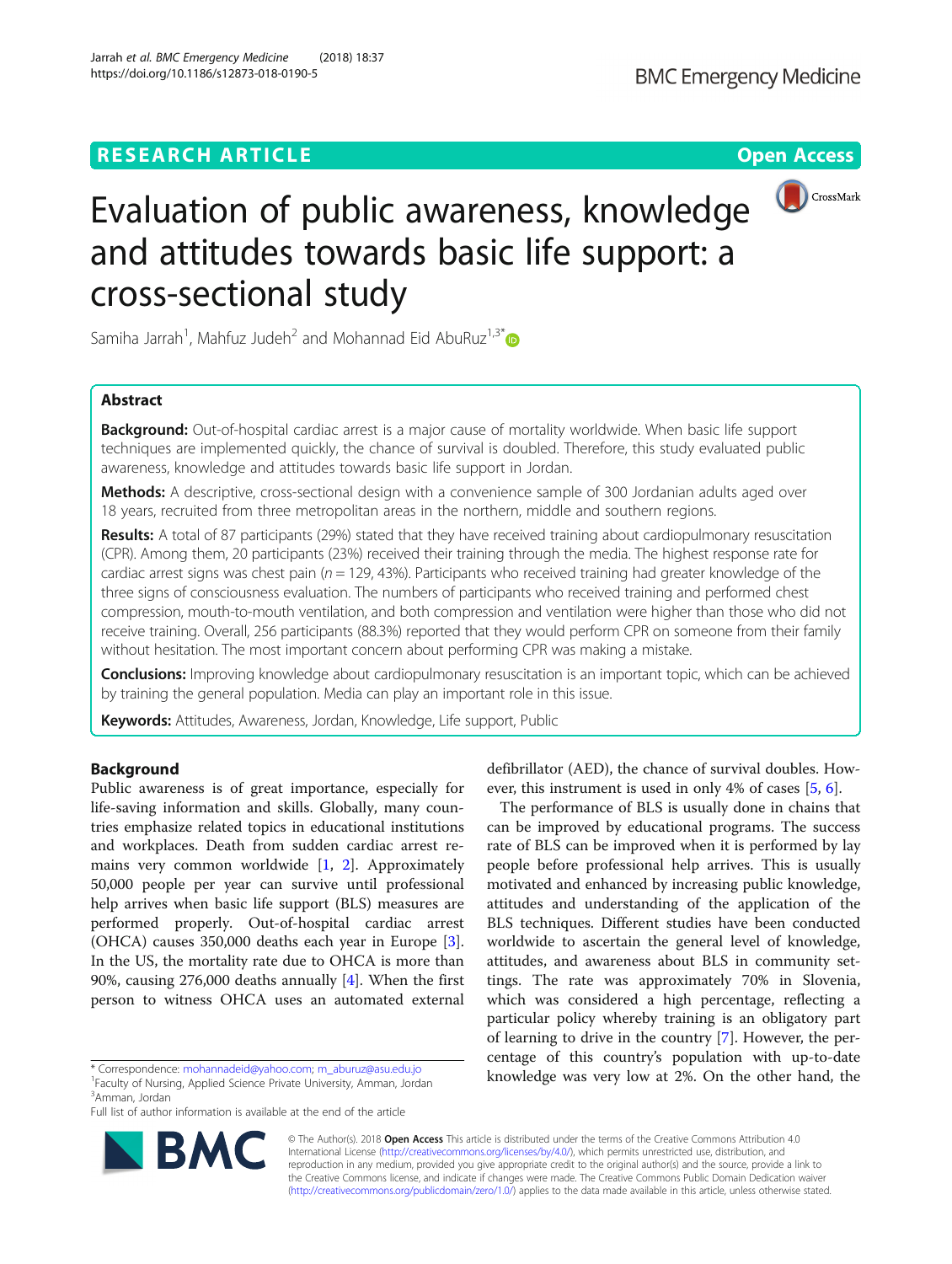rate was 78% among teachers in Belgium, demonstrating the impact of teaching [[8\]](#page-6-0).

BLS training rates vary worldwide, including the following rates: Washington, DC 78% [\[9](#page-6-0)], Poland 75% [\[10](#page-6-0)], West Australia 64.1% [[11](#page-6-0)], Japan 58% [[12\]](#page-6-0), Turkey 40.3% [[1\]](#page-6-0), Ireland 28% [[13\]](#page-6-0), New Zealand 27% [\[14](#page-6-0)], and Hong Kong 21% [[15\]](#page-6-0). The rates also differ according to the specific area where the study was done. For example, in an urban region of Arizona, the rate was 63.2%, but this dropped to 55.4% in a rural region [\[16](#page-6-0)].

Studies evaluating knowledge, attitude and awareness about BLS in Middle Eastern countries, including Jordan, are limited. In a study evaluating knowledge and attitudes towards cardiopulmonary resuscitation (CPR) among university students in Riyadh, Saudi Arabia, it was found that 31% did not have prior CPR knowledge [[17\]](#page-6-0). Of those with previous knowledge, 85% felt that it was inadequate. The most common sources of information were television and movies. Approximately 13% of individuals had encountered a situation that required the use of CPR, while only 14% of them performed it. This was mostly due to lack of knowledge (48.2%). Overall, 88% of students would have liked to learn how to perform CPR. The authors concluded that the general attitude towards CPR was positive, but the knowledge on the topic was insufficient [\[17](#page-6-0)]. Thus, more focus should be placed on the improvement of CPR skills. In addition, more studies are needed to assess knowledge and attitudes towards CPR in the community.

## Methods

The purpose of the current study was to evaluate public awareness, knowledge and attitudes towards BLS in Jordan.

Research Questions: (1) What is the level of awareness among Jordanian lay people regarding BLS? (2) What is the level of knowledge Jordanian lay people have about BLS? (3) Do Jordanian lay people have positive attitudes towards BLS? (4) Does previous training about BLS have an effect on the level of awareness, knowledge, and attitudes towards BLS?

Design, Sample, and Setting: A cross-sectional design with a convenience sampling method was used in this study. The participants who met the following inclusion criteria were included: (a) Jordanian nationality, (b) aged 18 years and above, (c) able to read and write Arabic, (d) signed informed consent, and (e) not graduated from or studying at any medical field colleges (medicine, pharmacy, nursing, dentistry, and laboratory). Those individuals were excluded because their university programs have mandatory courses about BLS training.

Data were collected from three major cities in the northern, middle, and southern areas of Jordan to be representative of the country as a whole. Three research

assistants collected the data, one for each area. They approached the participants every day from 8 am to 8 pm in shopping malls and public areas, which are similar in the three cities. The research assistants explained the study and the purposes to the participants, and if they agreed to participate, they signed the informed consent form and answered the questionnaire.

To make sure that the sample size was sufficient, a power analysis was performed using an online G\*power sample size calculator. Research questions 1–3 were answered by descriptive statistics. Research question number 4 was answered by chi-squared test. Using this information and the assumptions of a power of .8, type 1 error of 0.05, and a medium effect size, the sample size needed was 107 participants. Therefore, we recruited 300 participants to allow for attrition and dropout.

#### Measurement

The researchers designed a questionnaire specifically for this study. This questionnaire was based on the latest American Heart Association (AHA) guidelines for BLS and was written in Arabic [\[18\]](#page-6-0). The questionnaire included two parts. Part one collected information about participants' sociodemographic characteristics (i.e., age, gender, marital status, education, and employment). Part two assessed their knowledge, attitudes and awareness about BLS. This latter part consisted of 22 questions about signs and symptoms of cardiac arrest, previous CPR experience, compression location and rate, if the participants were concerned about making mistakes when performing CPR, and people to whom they would provide CPR (Additional file [1\)](#page-5-0).

#### Procedure of data collection and ethical consideration

The study was approved by the Institutional Review Board committee at the Applied Science Private University (Faculty 018). The principal investigator met with all research assistants and explained the purpose of the study and the questionnaire. Research assistants explained the study to the participants. They also ensured the participants that they had the right not to participate and to withdraw at any time. After this explanation, if the participants agreed to participate, they were asked to sign an informed consent form and to complete the questionnaire. The study was completely anonymous and no identifiers were required. Data were coded and entered into a password-protected computer, accessible only to the principal investigator and co-investigators.

#### Data analysis

Data analysis was done using SPSS version 21. Description of the sample was performed by descriptive statistics, including n  $(\%)$  or mean  $\pm$  SD. A chi-squared test was used to determine if there were differences between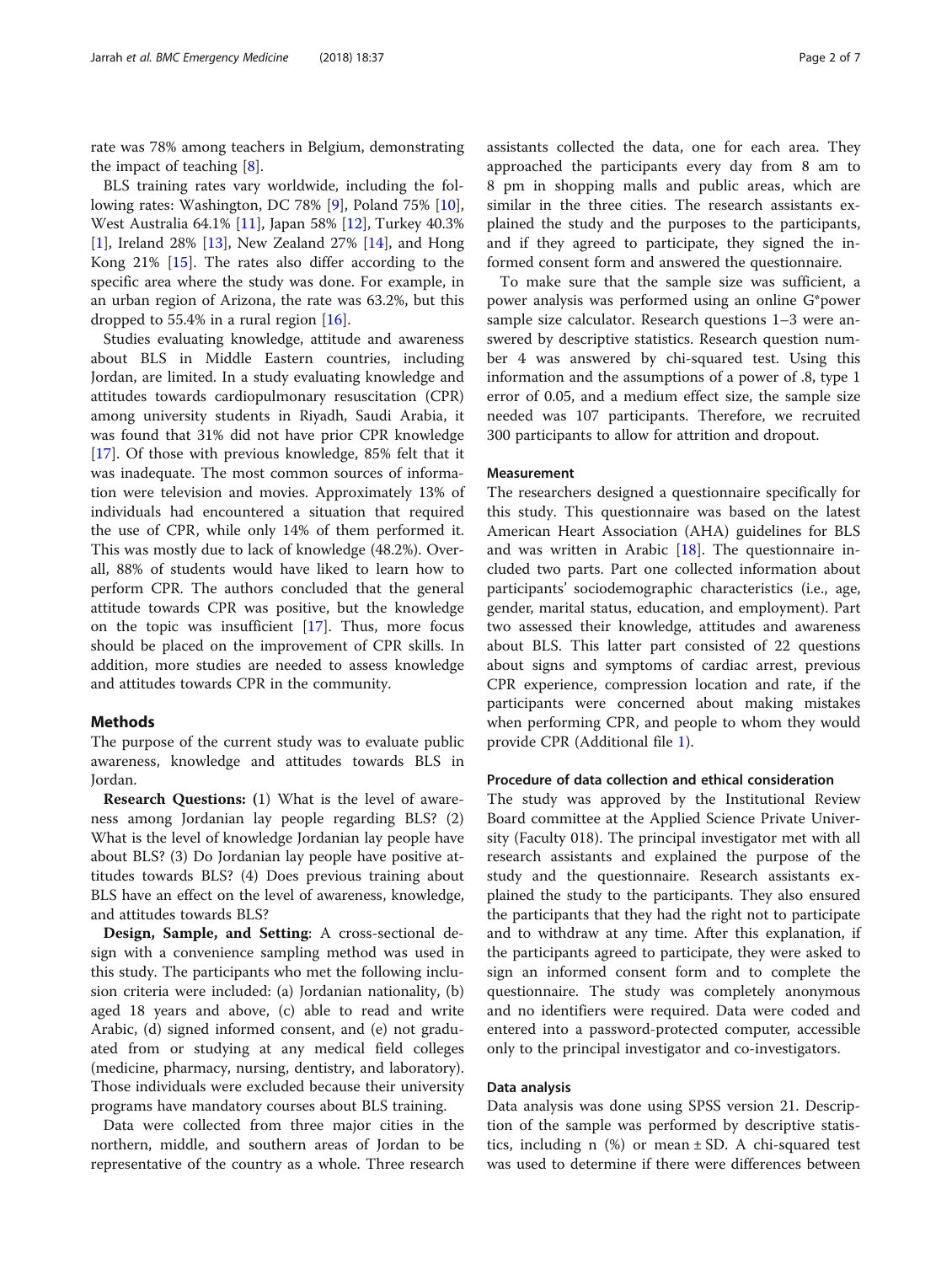those who received training and those who did not regarding the identification of cardiac arrest, action performed when witnessing cardiac arrest, and practical application of CPR. Any  $p$  value  $\lt$  .05 was considered statistically significant. All statistically non-significant results were reported as not significant (NS).

## Results

## Demographic characteristics

A total of 400 participants were invited to participate, of whom 300 agreed and filled out the questionnaire completely, comprising the sample of the study. The participants were distributed between males and females, with a mean age of 33.55 years. More than half of the sample was married and had a high school and university degree. A detailed description of the participants' characteristics is presented in Table 1.

#### CPR training

300)

Among the whole sample, only 87 participants (29%) stated that they had received CPR training. Most of those received their training at school  $(n = 33, 37.9\%)$ ,

**Table 1** Demographic characteristics of the participants ( $N =$ 

| Characteristic           | Mean $\pm$ SD/ n (%) |
|--------------------------|----------------------|
| Age                      | $33.6 \pm 11.0$      |
| Gender                   |                      |
| Male                     | 139 (46.3)           |
| Female                   | 161 (53.7)           |
| Marital status           |                      |
| Married                  | 181 (60.4)           |
| Single                   | 109 (36.3)           |
| Divorced                 | 10(3.3)              |
| <b>Educational Level</b> |                      |
| Elementary school        | 7(2.3)               |
| Preparatory school       | 45 (15)              |
| Secondary school         | 92 (30.7)            |
| Diploma                  | 44 (14.7)            |
| University               | 90 (30)              |
| Post graduate            | 22(7.3)              |
| Job                      |                      |
| Governmental sector      | 79 (26.3)            |
| Private sector           | 86 (28.7)            |
| Self-employed            | 21(7.0)              |
| Retired                  | 19(6.3)              |
| House wife               | 35 (11.7)            |
| Student                  | 35 (11.7)            |
| Farmer                   | 4(1.3)               |
| Not employed             | 21(7.0)              |
|                          |                      |

## Signs of cardiac arrest

The response rates for the signs of cardiac arrest are presented in Table 2. The highest rates were for (1) chest pain  $(n = 129, 43\%)$ , (2) respiratory standstill  $(n = 119,$ 39.7%), (c) loss of consciousness  $(n = 114, 38\%)$ , and (d) difficulty breathing  $(n = 107, 35.7\%)$ .

#### Recognizing cardiac arrest

Table [3](#page-3-0) shows comparisons between those who had received training about CPR and those who had not regarding cardiac arrest signs, including (a) consciousness evaluation, (b) respiratory evaluation, and (c) circulation evaluation. Based on the table, participants who received training were more likely to know the three signs of consciousness evaluation than those who did not. For respiratory evaluation, the number of participants who received training and did not know that "no steam coming up in front of the mouth of the victim" was an incorrect answer was lower than the number of participants who did not receive training and did not know this answer. For circulation evaluation, the number of participants who had CPR training and could correctly feel a pulse in the vessels of the neck was higher than the number who did not receive training and could feel a pulse.

Seventy participants had witnessed a sudden cardiac arrest (23.3%). Among those, 42.8% called the ambulance, 20% told someone to call for help, 10% gave chest compression, 10% gave mouth-to-mouth breathing, 8.6% gave both chest compression and mouth-to-mouth breathing, and 8.6% just watched and left. The number of participants who received training and performed chest compression, mouth-to-mouth ventilation, and both massage and ventilation was higher than the number who performed these actions and did not receive training (Table [4\)](#page-4-0).

| Table 2 Response rates for the signs of cardiac arrest |  |
|--------------------------------------------------------|--|
|--------------------------------------------------------|--|

| Sign                           | $n_{\text{n}}(\%)$ |
|--------------------------------|--------------------|
| Chest pain                     | 129 (43.0)         |
| Respiratory standstill         | 119 (39.7)         |
| Loss of consciousness          | 114 (38.0)         |
| Difficulty in breathing        | 107 (35.7)         |
| Cyanosis                       | 76 (25.3)          |
| Discontinuation of circulation | 62 (20.7)          |
| Nausea                         | 47 (15.7)          |
| The individual is not moving   | 45 (15.0)          |
| Others                         | 10(3.3)            |

<sup>a</sup>More than one participant gave more than one answer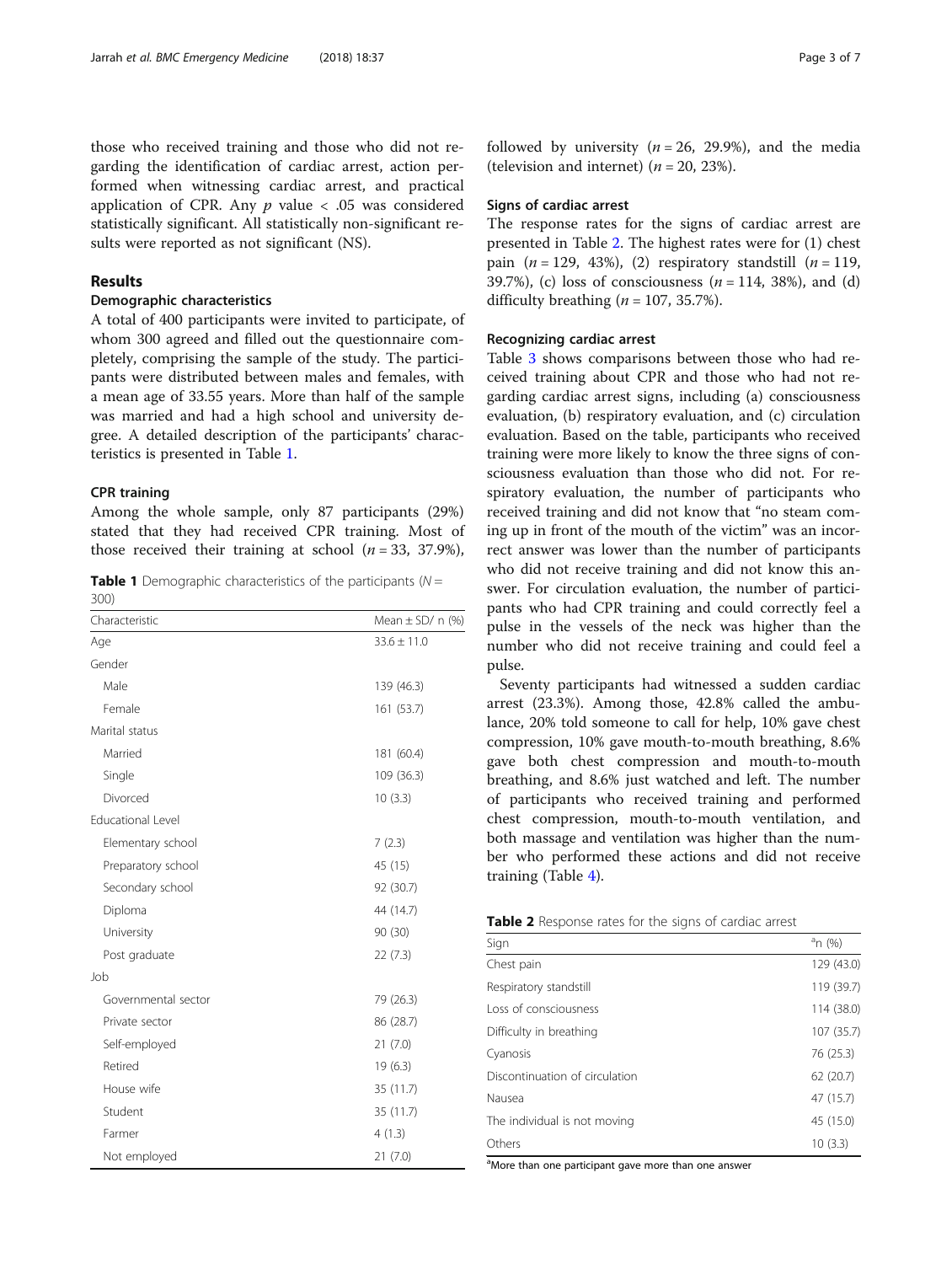## <span id="page-3-0"></span>Table 3 Identification of cardiac arrest

| Finding                                                             | Received training n (%) | Did not receive training n (%) | Total n (%)           | $P$ value |
|---------------------------------------------------------------------|-------------------------|--------------------------------|-----------------------|-----------|
| Consciousness Evaluation                                            |                         |                                |                       |           |
| No response when called <sup>a</sup>                                | 47 (15.7)               | 84 (28)                        | 131 (43.7)            | .015      |
| No response when touched <sup>a</sup>                               | 32 (10.7)               | 78 (26)                        | 110(36.7)             | <b>NS</b> |
| No movement <sup>a</sup>                                            | 32 (10.7)               | 64(21.3)                       | 96 (32.0)             | <b>NS</b> |
| Those who knew the 3 findings correctly                             | 18(6.0)                 | 16(5.3)                        | 34 (11.3)             | 0.04      |
| Those who knew 2 of the findings correctly                          | 21(7.0)                 | 31(10.3)                       | 52 (17.3)             | .036      |
| Those who knew one of the findings correctly                        | 78 (26.0)               | 181 (60.3)                     | 259 (86.3)            | <b>NS</b> |
| Respiratory Evaluation                                              |                         |                                |                       |           |
| No respiratory movement <sup>a</sup>                                | 36 (12.0)               | 94 (31.3)                      | 130 (43.3)            | <b>NS</b> |
| No respiratory sound <sup>a</sup>                                   | 31 (10.3)               | 63 (21.0)                      | 94 (31.3)             | <b>NS</b> |
| No air coming out from the mouth <sup>a</sup>                       | 29(9.7)                 | 70 (23.3)                      | 99 (33)               | <b>NS</b> |
| No steam coming up in front of the mouth of the victim <sup>b</sup> | 13(4.3)                 | 55 (18.3)                      | 68 (22.7)             | .027      |
| Those who knew the 3 findings correctly                             | 11(3.7)                 | 23(7.7)                        | 34 (11.3)             | <b>NS</b> |
| Those who knew 2 of the findings correctly                          | 13(4.3)                 | 43 (14.3)                      | 56 (18.7)             | <b>NS</b> |
| Those who knew one of the findings correctly                        | 72 (24.0)               | 161(53.7)                      | 233 (77.7)            | <b>NS</b> |
| Circulation Evaluation                                              |                         |                                |                       |           |
| Lack of circulation signs <sup>a</sup>                              | 25(8.3)                 | 73 (24.3)                      | 98 (32.7)             | <b>NS</b> |
| Not feeling a pulse in the vessels of the neck <sup>a</sup>         | 50 (16.7)               | 92 (30.7)                      | 142 (47.3) (47.3).017 | .017      |
| Not feeling a pulse in the vessels of the arm <sup>a</sup>          | 91 (30.3)               | 28 (9.3)                       | 119 (39.7)            | <b>NS</b> |
| Those who knew the 3 findings correctly                             | 4(1.3)                  | 13(4.3)                        | 17(5.7)               | <b>NS</b> |
| Those who knew 2 of the findings correctly                          | 13(4.3)                 | 32 (10.7)                      | 45 (15)               | <b>NS</b> |
| Those who knew one of the findings correctly                        | 86 (28.7)               | 211 (70.3)                     | 297 (99.0)            | <b>NS</b> |

<sup>a</sup>True reply, NS: Not significant

<sup>b</sup>False reply

#### CPR knowledge and skills

Overall, 37% of the sample knew how to perform chest compression if they witnessed a sudden cardiac arrest. Moreover, 74.3% indicated that they could give both chest compression and ventilation. Regarding mouth-to-mouth ventilation, 47.7% of the sample said that they would perform it if they witnessed a sudden arrest. The number of participants who received training about CPR and knew the correct answers regarding the meaning of chest compression, heart rate, and the massage/ventilation ratio was higher than the number who knew the correct answers and did not receive training (Table [5](#page-4-0)).

## CPR attitude

When the participants were asked "To whom would you provide CPR without hesitation?" the responses were as follows: 265 (88.3%) someone from the family, 110 (36.7%) friends, and 90 (30%) neighbors.

#### Concerns regarding CPR

The three most important concerns regarding CPR application for family members were (1) making a mistake  $(n = 185, 61.7\%)$ , (2) causing bone fractures  $(n = 51,$ 

17%), and (3) stopping the heart  $(n = 49, 16.3)$ . The three most important concerns regarding CPR applications for strangers were (1) making a mistake  $(n = 177)$ , 59%), (2) punishment because of legal reasons ( $n = 87$ , 29%), and (3) causing harm to organs  $(n = 72, 24%)$ .

## **Discussion**

CPR knowledge and skills are of great importance to the public and communities, as they are life-saving skills from which all members of society benefit. There have been no previous studies in Jordan concerning public knowledge and attitudes towards CPR. The participants were chosen from diverse and representative parts of Jordan, from among the lay population and different backgrounds. The participants' characteristics in this study were comparable to those in other similar and related studies [\[1\]](#page-6-0). Regarding CPR training, the results showed that 29% of the participants stated that they had received CPR training, higher than that reported in Hong Kong (21%) [\[15](#page-6-0)] and mainland China (25.6%) [[19](#page-6-0)] and comparable to data reported elsewhere, including  $27\%$  in New Zealand [\[14\]](#page-6-0) and 28% in Ireland [\[13](#page-6-0)]. Reported percentages from other countries, including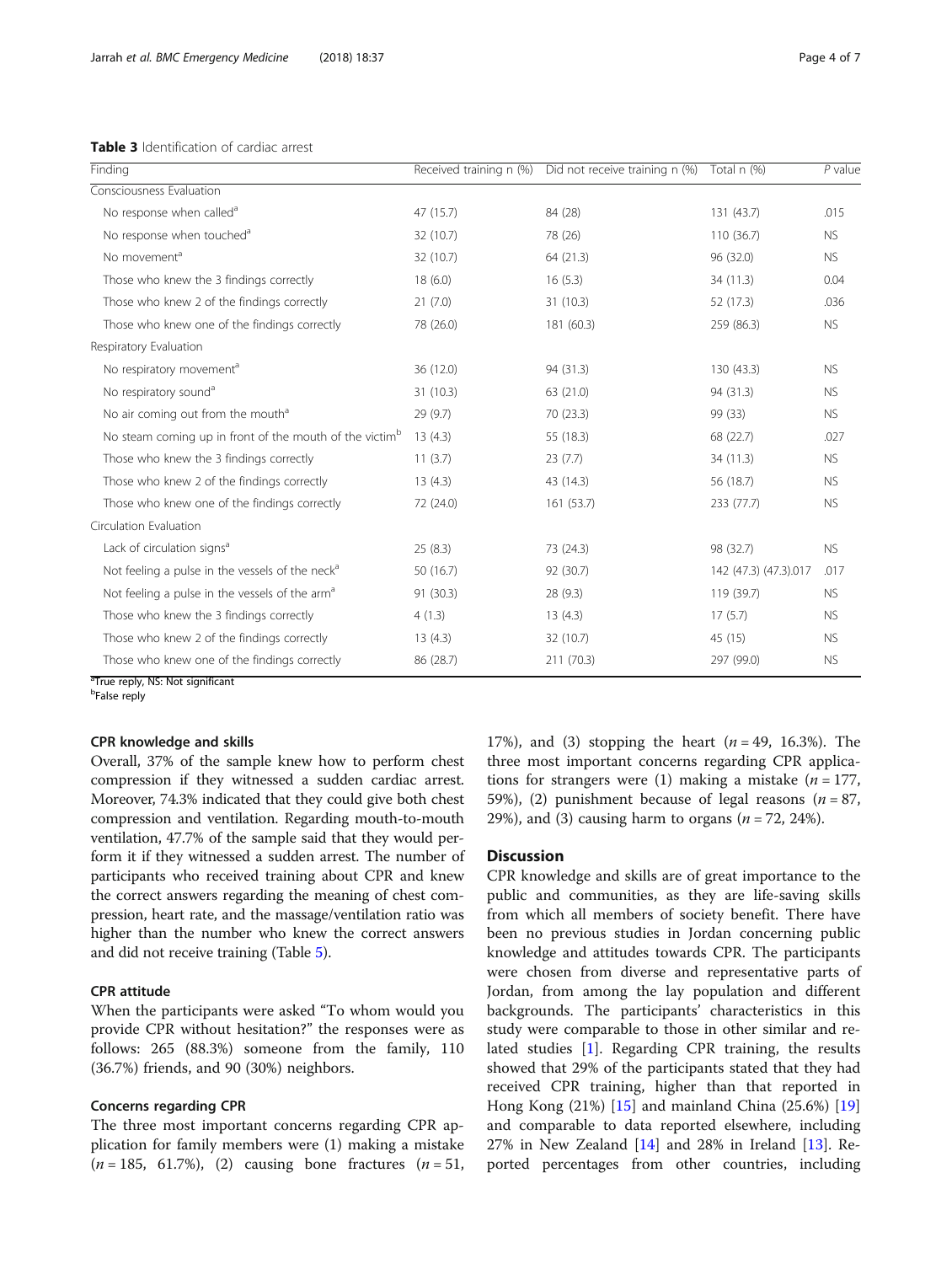| <b>TWARD</b> T CRESSING AND TO DURING DUTIES WITH WITH SECONDALITY CONDITION OF A RESIDENCE. |                        |                                |             |         |  |
|----------------------------------------------------------------------------------------------|------------------------|--------------------------------|-------------|---------|--|
| Action                                                                                       | Received training n(%) | Did not receive training n (%) | Total n (%) | P value |  |
| Conduct only chest compression                                                               | 5(7.1)                 | 2(2.9)                         | 7(10.0)     | .007    |  |
| Conduct only mouth-to-mouth ventilation                                                      | 5(7.1)                 | 2(2.9)                         | 7(10.0)     | .007    |  |
| Conduct both, chest compression and ventilation                                              | 5(7.1)                 | (1.4)                          | 6(8.6)      |         |  |

<span id="page-4-0"></span>**Table 4** Classification of participants who witnessed sudden cardiac arrest by training

Australia [\[11](#page-6-0)], Poland [[10](#page-6-0)], and the US [\[9](#page-6-0)] were higher, with percentages of 58, 75 and 79%, respectively. In general, Jordan has a lower percentage of trained people in comparison to other countries, indicating that more focus is needed to train the public in life-saving skills to bring Jordan in line with international norms.

The results of this study reflect that the main sources of information and training are schools, followed by universities, and finally, the media (i.e., television and the internet). Studies conducted in nearby countries, such as Saudi Arabia, indicate that the most common sources of information on CPR are television and movies [[17](#page-6-0)]. Although schools and universities are of great importance to increase information, the media can reach a broader population and can also cover a large number of people to raise more awareness. Inclusion of such simple training programs by trained personnel could have positive outcomes for public health and communities.

Participants in this study who received training were knowledgeable regarding the evaluation of the three signs of consciousness. Regarding respiratory evaluation, the number of participants who received training and did not know that "no steam coming up in front of the mouth of the victim means they have stopped breathing" is an incorrect answer was lower than that among those who did not receive training. For circulation evaluation, the number of participants who received CPR training and knew how to correctly feel the pulse in the vessels of the neck was higher than the number with this knowledge who did not receive training. These results highlight the importance of training programs and ensuring that necessary information is both fully understood and practiced by trainees.

The response rates for the signs of cardiac arrest showed that the highest rates were for chest pain, respiratory standstill, loss of consciousness and difficulty breathing. Similar data were reported in a study conducted in Turkey, in which respondents indicated that the highest rates were for signs of cardiac arrest (60.7%), followed by 49.3% who answered cessation of circulation, and finally cessation of breathing (40.7%) [\[1](#page-6-0)]. Therefore, chest pain and circulation are given first priority by lay people, who then look for respiration. This is in line with the new guidelines of the AHA (to perform chest compression, then attend to breathing, and finally circulation).

In this study, the participants who witnessed sudden cardiac arrest comprised 23.3% of the total sample. Among those, nearly half stated that they called the ambulance, and the rest with equal or lower percentages responded that they called for help, gave chest compression, and gave mouth-to-mouth breathing. The lowest responses were for chest compression and mouth-to-mouth breathing and 'just watched and left'. These results reflect the nature of Jordanian culture and how people are willing to help each other, especially during emergency situations. However, it is culturally insensitive to give mouth-to-mouth breathing, especially between men and women.

In this study, the numbers of participants who received training and mentioned that they performed chest compression, mouth-to-mouth ventilation, and both massage and ventilation were greater than those who performed these actions and did not receive training. The majority of the respondents (74.3%) indicated that they can give both chest compression and ventilation. The number of participants who received training about CPR and knew the correct answers regarding the meaning of chest compression, heart rate, and the massage/ ventilation ratio was higher than the number who knew the correct answers and did not receive training. Training sessions were beyond the scope of the current study; we merely asked participants if they had attended

**Table 5** Practical application of CPR between those who received training and those who did not

| Item                                   | Received training n(%) | Did not receive training n(%) | Total n (%) | $P$ value |  |
|----------------------------------------|------------------------|-------------------------------|-------------|-----------|--|
| Chest compression meaning <sup>a</sup> | 37(12.3)               | 51 (17.0)                     | 88 (29.3)   | .001      |  |
| Massage rate <sup>a</sup>              | 37(12.3)               | 41(13.7)                      | 78 (26)     | .000      |  |
| Massage location <sup>a</sup>          | 31(10.3)               | 56 (18.7)                     | 87(29)      | <b>NS</b> |  |
| Massage depth <sup>a</sup>             | 29(9.7)                | 77(25.7)                      | 106(53.3)   | <b>NS</b> |  |
| Massage/ventilation ratio <sup>a</sup> | 33 (11.0)              | 30(10.0)                      | 63(21.0)    | .000      |  |

NS not significant

<sup>a</sup>Numbers reflect correct answers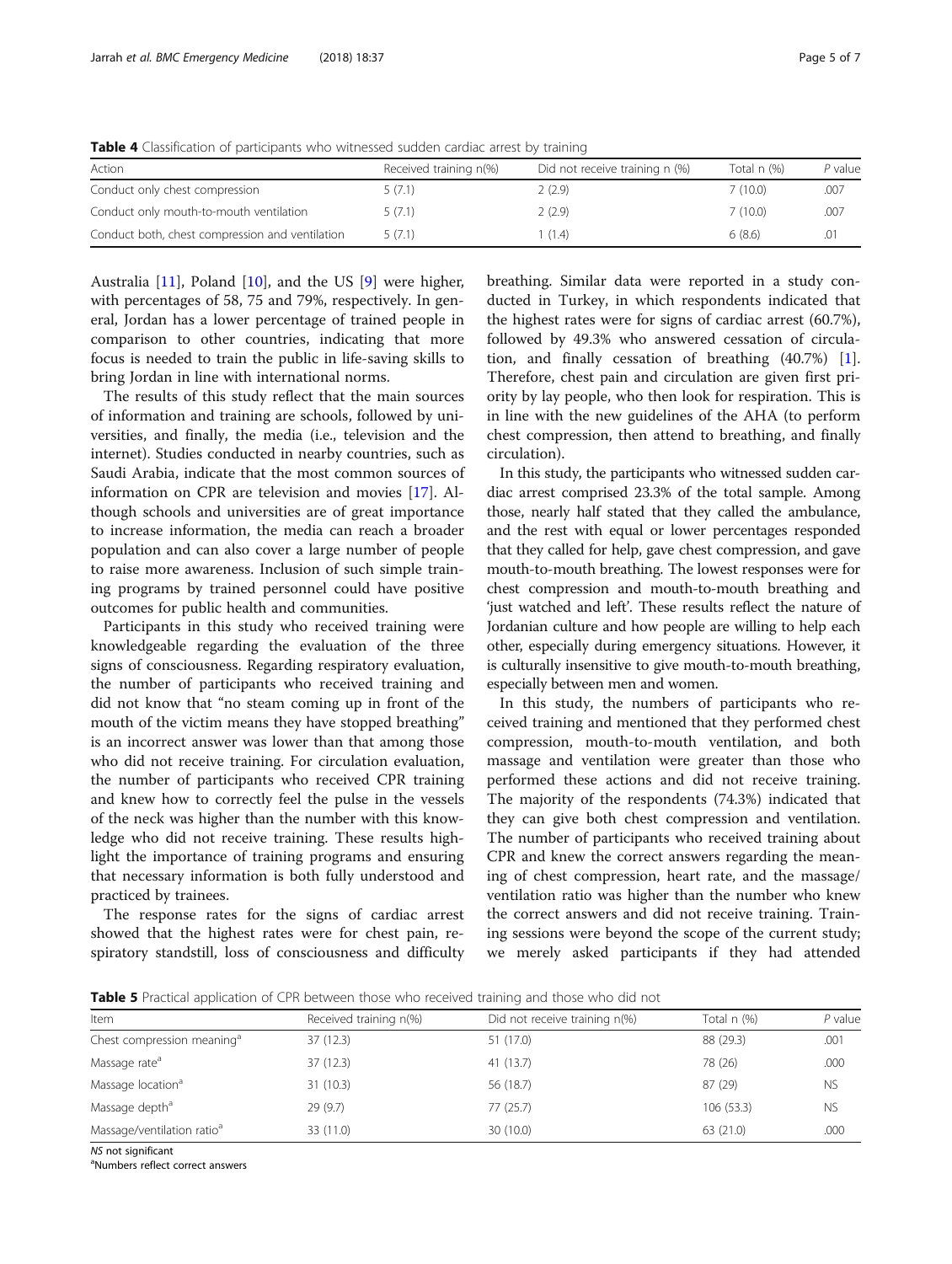<span id="page-5-0"></span>training or not. However, such information forms the basics of any CPR training course, even if it is learned through the media. These results indicate the importance of training programs, which empower people to provide help in emergency situations.

A high percentage of participants in this study showed no hesitation to provide CPR to their family members; the next highest percentage was to friends and finally, to neighbors. Concerns regarding CPR applications for family and strangers were classified in priority order. For family members, the highest percentage of concern was making mistakes (61.7%), and the lowest was punishment because of legal reasons (15%). Concerns regarding performing CPR on strangers were classified in priority order from making a mistake, to concern of punishment because of legal reasons (59%), with the least concern about causing a bone fracture (18.3%). The lowest priority concern for performing CPR to both family and strangers was contamination by blood or vomit. This indicates that life-saving attempts for family members and strangers will be given high priority, with apprehension about making mistakes being the most important concern. These results indicate the high necessity of education and training programs for the community.

Chair et al. [[15](#page-6-0)] mentioned that people with full-time jobs and higher levels of education were more likely to have received CPR training. Respondents stating they had received CPR training were more willing to try it if needed at home (odds ratio = 3.3; 95% confidence interval,  $2.4-4.6$ ;  $P < 0.001$ ), and on strangers in the street  $(4.3; 3.1-6.1; P < 0.001)$  in case of emergencies. Overall, the CPR knowledge of the respondents was low (median = 1, out of 8). More than 90% of the sample in this study was employed, and more than half of the sample also had diplomas and higher degrees of education. These characteristics support the idea of a greater willingness to conduct CPR among educated and employed people.

In their study, Chen et al. [[19\]](#page-6-0) described the concerns regarding CPR applications for family members and strangers. The questionnaire included individual information, current status of bystander CPR training, and individuals' willingness and attitudes towards performing CPR. The authors found that 25.6% of lay people received CPR training, the majority (98.6%) of whom would perform CPR on their family members, but fewer (76.3%) were willing to perform it on strangers. Most respondents (53.2%) were worried about legal issues. When laws were implemented to protect bystanders who give first aid, the number of laypersons who were not willing to perform CPR on strangers dropped from 23.7 to 2.4%. Although the number of people in China who knew CPR was increasing over time, CPR training was still much less common than in many developed countries. The barriers as mentioned by the authors

were that laypersons were not well trained, and they feared being prosecuted for unsuccessful CPR. The authors also recommended a need for more accredited CPR training courses, and they noted that laws should be passed to protect bystanders who provide assistance.

There are some centers providing CPR training for lay persons in different areas in Jordan, including in the north, middle, and south. However, to date, there is no legislation on the part of the Ministry of Health and the Ministry of Interior to protect laypersons in case they perform CPR on victims and mistakes occur. For this reason, some people will hesitate to provide CPR if the victim is not one of their family members. The relevant government bodies should be informed about such results in order to improve outcomes and decrease mortality and morbidity after cardiac arrest, especially OHCA.

#### Conclusion and recommendations

The results of this study indicate the importance of continuing to train the population in CPR knowledge and skills; specifically, CPR education programs and evaluations of their effectiveness are needed. The media can play a role in increasing the knowledge of the public, hence the authors recommend promoting the training programs in the media, utilizing cheap and effective technologies such as social media to reach the general population, as well as providing more formal instruction through schools and universities. In addition, national bylaws should protect those who provide assistance to people with heart failure in such cases.

#### Limitations

The major limitation of this study was the use of a cross-sectional design with a convenience sampling method. Moreover, we used the 2010 AHA criteria and did not ask about the timing for when participants received their training.

## Additional file

[Additional file 1:](https://doi.org/10.1186/s12873-018-0190-5) Questionnaire. Description of data: Data collection instrument in Arabic and English. (DOCX 30 kb)

#### Abbreviations

AED: Automated external defibrillator; AHA: American Heart Association; BLS: Basic life support; CPR: Cardiopulmonary resuscitation; OHCA: Out-ofhospital cardiac arrest; SPSS: Statistical package for social sciences

#### Acknowledgments

We wish to thank research assistants who helped in the data collection for this research project.

#### Funding

The authors are grateful to the Applied Science Private University, Amman, Jordan, for the full financial support granted to this research project including data collection, analysis, and the financial support granted to cover the publication fees of this research article.